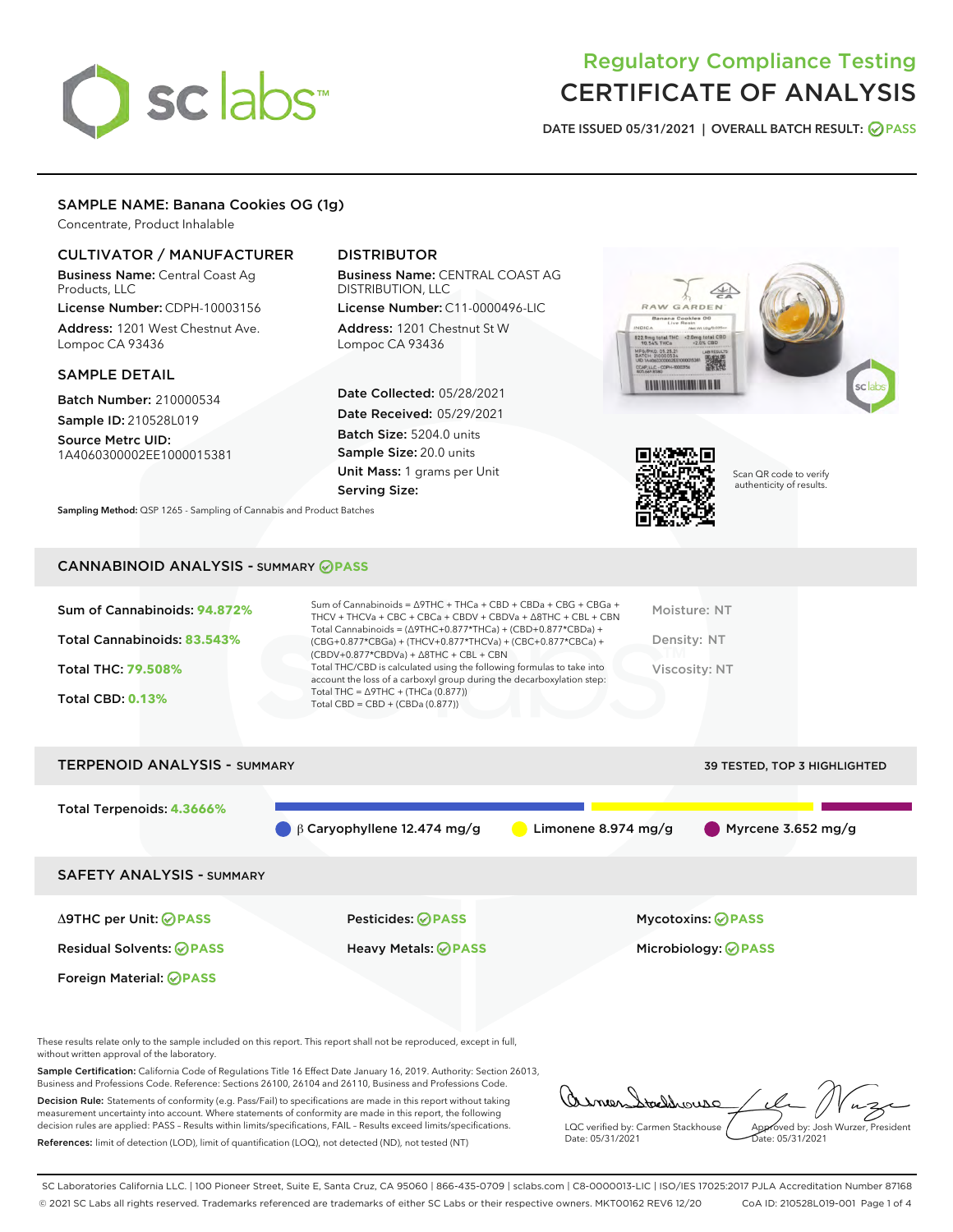



BANANA COOKIES OG (1G) | DATE ISSUED 05/31/2021 | OVERALL BATCH RESULT: @ PASS

#### CANNABINOID TEST RESULTS - 05/31/2021 2 PASS

Tested by high-performance liquid chromatography with diode-array detection (HPLC-DAD). **Method:** QSP 1157 - Analysis of Cannabinoids by HPLC-DAD

#### TOTAL CANNABINOIDS: **83.543%** Total Cannabinoids (Total THC) + (Total CBD) +

(Total CBG) + (Total THCV) + (Total CBC) + (Total CBDV) + ∆8THC + CBL + CBN

TOTAL THC: **79.508%** Total THC (∆9THC+0.877\*THCa)

TOTAL CBD: **0.13%**

Total CBD (CBD+0.877\*CBDa)

TOTAL CBG: 2.46% Total CBG (CBG+0.877\*CBGa)

TOTAL THCV: 0.446% Total THCV (THCV+0.877\*THCVa)

TOTAL CBC: 0.999% Total CBC (CBC+0.877\*CBCa)

TOTAL CBDV: ND Total CBDV (CBDV+0.877\*CBDVa)

| <b>COMPOUND</b>  | LOD/LOQ<br>(mg/g)          | <b>MEASUREMENT</b><br><b>UNCERTAINTY</b><br>(mg/g) | <b>RESULT</b><br>(mg/g) | <b>RESULT</b><br>(%) |
|------------------|----------------------------|----------------------------------------------------|-------------------------|----------------------|
| <b>THCa</b>      | 0.05 / 0.14                | ±22.603                                            | 879.51                  | 87.951               |
| <b>CBGa</b>      | 0.1 / 0.2                  | ±1.27                                              | 24.3                    | 2.43                 |
| <b>A9THC</b>     | 0.06 / 0.26                | ±0.817                                             | 23.75                   | 2.375                |
| <b>CBCa</b>      | 0.07 / 0.28                | ±0.512                                             | 10.48                   | 1.048                |
| <b>THCVa</b>     | 0.07/0.20                  | ±0.243                                             | 5.09                    | 0.509                |
| <b>CBG</b>       | 0.06/0.19                  | ±0.130                                             | 3.31                    | 0.331                |
| <b>CBDa</b>      | 0.02/0.19                  | ±0.043                                             | 1.48                    | 0.148                |
| <b>CBC</b>       | 0.2 / 0.5                  | ±0.02                                              | 0.8                     | 0.08                 |
| $\triangle$ 8THC | 0.1/0.4                    | N/A                                                | <b>ND</b>               | <b>ND</b>            |
| <b>THCV</b>      | 0.1/0.2                    | N/A                                                | <b>ND</b>               | <b>ND</b>            |
| <b>CBD</b>       | 0.07/0.29                  | N/A                                                | <b>ND</b>               | <b>ND</b>            |
| <b>CBDV</b>      | 0.04 / 0.15                | N/A                                                | <b>ND</b>               | <b>ND</b>            |
| <b>CBDVa</b>     | 0.03/0.53                  | N/A                                                | <b>ND</b>               | <b>ND</b>            |
| <b>CBL</b>       | 0.06 / 0.24                | N/A                                                | <b>ND</b>               | <b>ND</b>            |
| <b>CBN</b>       | 0.1 / 0.3                  | N/A                                                | <b>ND</b>               | <b>ND</b>            |
|                  | <b>SUM OF CANNABINOIDS</b> |                                                    | 948.72 mg/g             | 94.872%              |

#### **UNIT MASS: 1 grams per Unit**

| ∆9THC per Unit                                                                            | 1120 per-package limit | 23.75 mg/unit<br><b>PASS</b> |  |  |  |
|-------------------------------------------------------------------------------------------|------------------------|------------------------------|--|--|--|
| <b>Total THC per Unit</b>                                                                 |                        | 795.08 mg/unit               |  |  |  |
| <b>CBD per Unit</b>                                                                       |                        | <b>ND</b>                    |  |  |  |
| <b>Total CBD per Unit</b>                                                                 |                        | $1.30$ mg/unit               |  |  |  |
| Sum of Cannabinoids<br>per Unit                                                           |                        | 948.72 mg/unit               |  |  |  |
| <b>Total Cannabinoids</b><br>per Unit                                                     |                        | 835.43 mg/unit               |  |  |  |
| <b>MOISTURE TEST RESULT</b><br><b>DENSITY TEST RESULT</b><br><b>VISCOSITY TEST RESULT</b> |                        |                              |  |  |  |

Not Tested

Not Tested

Not Tested

#### TERPENOID TEST RESULTS - 05/31/2021

Terpene analysis utilizing gas chromatography-flame ionization detection (GC-FID). **Method:** QSP 1192 - Analysis of Terpenoids by GC-FID

| <b>COMPOUND</b>         | LOD/LOQ<br>(mg/g) | <b>MEASUREMENT</b><br><b>UNCERTAINTY</b><br>(mg/g) | <b>RESULT</b><br>(mg/g)                         | <b>RESULT</b><br>(%) |
|-------------------------|-------------------|----------------------------------------------------|-------------------------------------------------|----------------------|
| $\beta$ Caryophyllene   | 0.004 / 0.012     | ±0.4441                                            | 12.474                                          | 1.2474               |
| Limonene                | 0.005 / 0.016     | ±0.1283                                            | 8.974                                           | 0.8974               |
| <b>Myrcene</b>          | 0.008 / 0.025     | ±0.0471                                            | 3.652                                           | 0.3652               |
| $\alpha$ Humulene       | 0.009 / 0.029     | ±0.1165                                            | 3.630                                           | 0.3630               |
| <b>Terpineol</b>        | 0.016 / 0.055     | ±0.1335                                            | 2.175                                           | 0.2175               |
| $\alpha$ Bisabolol      | 0.008 / 0.026     | ±0.0857                                            | 1.605                                           | 0.1605               |
| Ocimene                 | 0.011 / 0.038     | ±0.0491                                            | 1.530                                           | 0.1530               |
| Linalool                | 0.009 / 0.032     | ±0.0557                                            | 1.467                                           | 0.1467               |
| Valencene               | 0.009 / 0.030     | ±0.0925                                            | 1.343                                           | 0.1343               |
| Fenchol                 | 0.010 / 0.034     | ±0.0479                                            | 1.239                                           | 0.1239               |
| Guaiol                  | 0.009 / 0.030     | ±0.0572                                            | 1.211                                           | 0.1211               |
| $\beta$ Pinene          | 0.004 / 0.014     | ±0.0127                                            | 1.106                                           | 0.1106               |
| trans-ß-Farnesene       | 0.008 / 0.025     | ±0.0298                                            | 0.839                                           | 0.0839               |
| $\alpha$ Pinene         | 0.005 / 0.017     | ±0.0064                                            | 0.746                                           | 0.0746               |
| Terpinolene             | 0.008 / 0.026     | ±0.0120                                            | 0.583                                           | 0.0583               |
| Caryophyllene<br>Oxide  | 0.010 / 0.033     | ±0.0148                                            | 0.322                                           | 0.0322               |
| <b>Borneol</b>          | 0.005 / 0.016     | ±0.0119                                            | 0.284                                           | 0.0284               |
| Fenchone                | 0.009/0.028       | ±0.0055                                            | 0.189                                           | 0.0189               |
| Camphene                | 0.005 / 0.015     | ±0.0014                                            | 0.119                                           | 0.0119               |
| <b>Geranyl Acetate</b>  | 0.004 / 0.014     | ±0.0019                                            | 0.046                                           | 0.0046               |
| Citronellol             | 0.003 / 0.010     | ±0.0020                                            | 0.041                                           | 0.0041               |
| Sabinene Hydrate        | 0.006 / 0.022     | ±0.0015                                            | 0.038                                           | 0.0038               |
| $\gamma$ Terpinene      | 0.006 / 0.018     | ±0.0003                                            | 0.019                                           | 0.0019               |
| Geraniol                | 0.002 / 0.007     | ±0.0008                                            | 0.019                                           | 0.0019               |
| Sabinene                | 0.004 / 0.014     | ±0.0002                                            | 0.015                                           | 0.0015               |
| $\alpha$ Phellandrene   | 0.006 / 0.020     | N/A                                                | <loq< th=""><th><loq< th=""></loq<></th></loq<> | <loq< th=""></loq<>  |
| 3 Carene                | 0.005 / 0.018     | N/A                                                | <loq< th=""><th><loq< th=""></loq<></th></loq<> | <loq< th=""></loq<>  |
| $\alpha$ Terpinene      | 0.005 / 0.017     | N/A                                                | <loq< th=""><th><loq< th=""></loq<></th></loq<> | <loq< th=""></loq<>  |
| Eucalyptol              | 0.006 / 0.018     | N/A                                                | <loq< th=""><th><loq< th=""></loq<></th></loq<> | <loq< th=""></loq<>  |
| Nerol                   | 0.003 / 0.011     | N/A                                                | $<$ l OO                                        | <loq< th=""></loq<>  |
| Cedrol                  | 0.008 / 0.027     | N/A                                                | <loq< th=""><th><loq< th=""></loq<></th></loq<> | <loq< th=""></loq<>  |
| p-Cymene                | 0.005 / 0.016     | N/A                                                | <b>ND</b>                                       | ND                   |
| (-)-Isopulegol          | 0.005 / 0.016     | N/A                                                | ND                                              | ND                   |
| Camphor                 | 0.006 / 0.019     | N/A                                                | ND                                              | ND                   |
| Isoborneol              | 0.004 / 0.012     | N/A                                                | ND                                              | ND                   |
| Menthol                 | 0.008 / 0.025     | N/A                                                | ND                                              | ND                   |
| $R-(+)$ -Pulegone       | 0.003 / 0.011     | N/A                                                | ND                                              | ND                   |
| $\alpha$ Cedrene        | 0.005 / 0.016     | N/A                                                | ND                                              | ND                   |
| Nerolidol               | 0.009 / 0.028     | N/A                                                | ND                                              | ND                   |
| <b>TOTAL TERPENOIDS</b> |                   |                                                    | 43.666 mg/g                                     | 4.3666%              |

SC Laboratories California LLC. | 100 Pioneer Street, Suite E, Santa Cruz, CA 95060 | 866-435-0709 | sclabs.com | C8-0000013-LIC | ISO/IES 17025:2017 PJLA Accreditation Number 87168 © 2021 SC Labs all rights reserved. Trademarks referenced are trademarks of either SC Labs or their respective owners. MKT00162 REV6 12/20 CoA ID: 210528L019-001 Page 2 of 4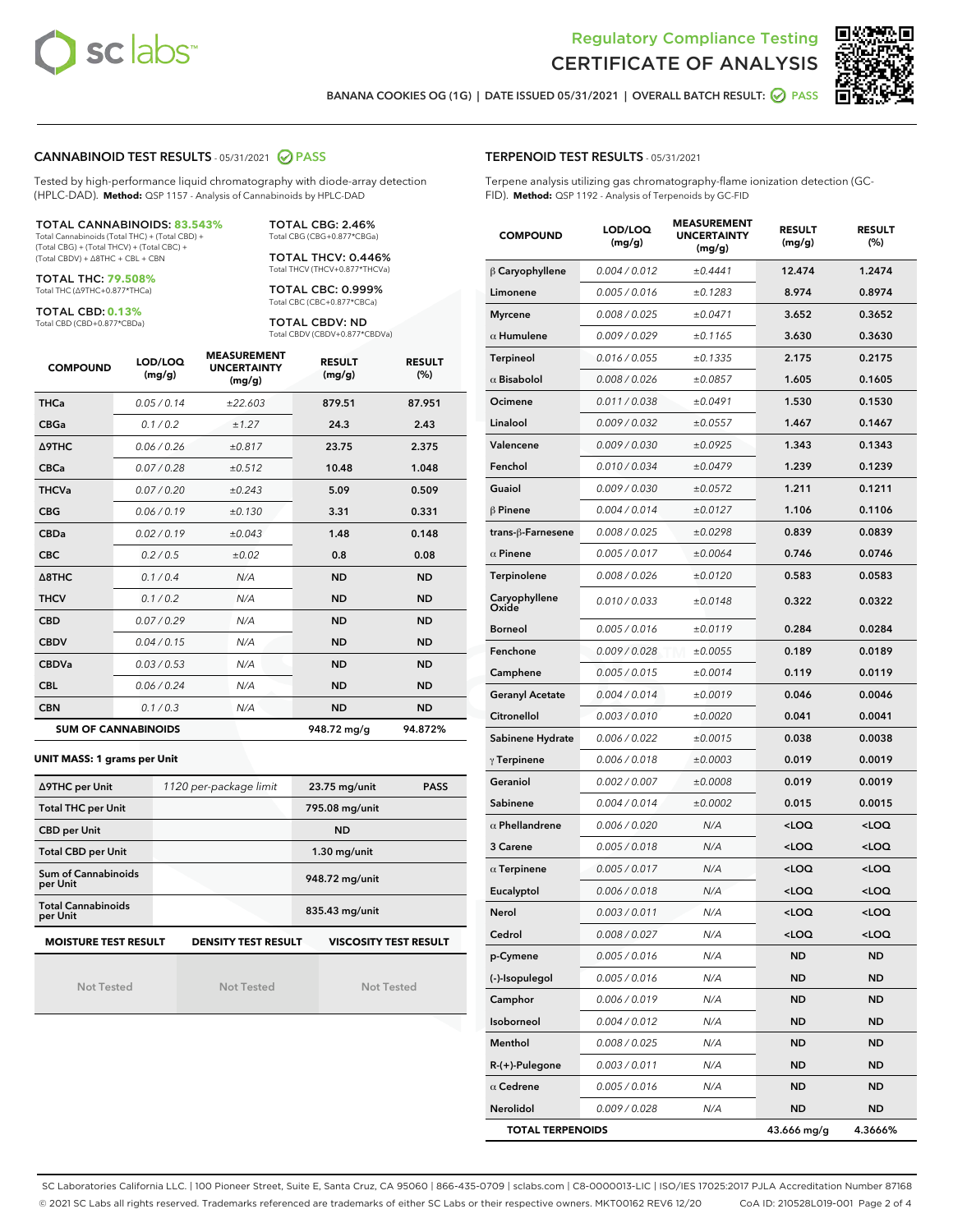



BANANA COOKIES OG (1G) | DATE ISSUED 05/31/2021 | OVERALL BATCH RESULT: @ PASS

#### CATEGORY 1 PESTICIDE TEST RESULTS - 05/30/2021 2 PASS

Pesticide and plant growth regulator analysis utilizing high-performance liquid chromatography-mass spectrometry (HPLC-MS) or gas chromatography-mass spectrometry (GC-MS). \*GC-MS utilized where indicated. **Method:** QSP 1212 - Analysis of Pesticides and Mycotoxins by LC-MS or QSP 1213 - Analysis of Pesticides by GC-MS

| <b>COMPOUND</b>             | LOD/LOQ<br>$(\mu g/g)$ | <b>ACTION</b><br><b>LIMIT</b><br>$(\mu g/g)$ | <b>MEASUREMENT</b><br><b>UNCERTAINTY</b><br>$(\mu g/g)$ | <b>RESULT</b><br>$(\mu g/g)$ | <b>RESULT</b> |
|-----------------------------|------------------------|----------------------------------------------|---------------------------------------------------------|------------------------------|---------------|
| Aldicarb                    | 0.03/0.08              | $>$ LOD                                      | N/A                                                     | <b>ND</b>                    | <b>PASS</b>   |
| Carbofuran                  | 0.02 / 0.05            | $\ge$ LOD                                    | N/A                                                     | <b>ND</b>                    | <b>PASS</b>   |
| Chlordane*                  | 0.03 / 0.08            | $\geq$ LOD                                   | N/A                                                     | <b>ND</b>                    | <b>PASS</b>   |
| Chlorfenapyr*               | 0.03/0.10              | $\ge$ LOD                                    | N/A                                                     | <b>ND</b>                    | <b>PASS</b>   |
| Chlorpyrifos                | 0.02 / 0.06            | $\ge$ LOD                                    | N/A                                                     | <b>ND</b>                    | <b>PASS</b>   |
| Coumaphos                   | 0.02 / 0.07            | $\ge$ LOD                                    | N/A                                                     | <b>ND</b>                    | <b>PASS</b>   |
| Daminozide                  | 0.02/0.07              | $>$ LOD                                      | N/A                                                     | <b>ND</b>                    | <b>PASS</b>   |
| <b>DDVP</b><br>(Dichlorvos) | 0.03/0.09              | $\ge$ LOD                                    | N/A                                                     | <b>ND</b>                    | <b>PASS</b>   |
| <b>Dimethoate</b>           | 0.03/0.08              | $\ge$ LOD                                    | N/A                                                     | <b>ND</b>                    | <b>PASS</b>   |
| Ethoprop(hos)               | 0.03/0.10              | $\ge$ LOD                                    | N/A                                                     | <b>ND</b>                    | <b>PASS</b>   |
| Etofenprox                  | 0.02 / 0.06            | $\ge$ LOD                                    | N/A                                                     | <b>ND</b>                    | <b>PASS</b>   |
| Fenoxycarb                  | 0.03/0.08              | $\ge$ LOD                                    | N/A                                                     | <b>ND</b>                    | <b>PASS</b>   |
| Fipronil                    | 0.03/0.08              | $\ge$ LOD                                    | N/A                                                     | <b>ND</b>                    | <b>PASS</b>   |
| Imazalil                    | 0.02 / 0.06            | $>$ LOD                                      | N/A                                                     | <b>ND</b>                    | <b>PASS</b>   |
| Methiocarb                  | 0.02 / 0.07            | $>$ LOD                                      | N/A                                                     | <b>ND</b>                    | <b>PASS</b>   |
| Methyl<br>parathion         | 0.03/0.10              | $>$ LOD                                      | N/A                                                     | <b>ND</b>                    | <b>PASS</b>   |
| <b>Mevinphos</b>            | 0.03/0.09              | $\ge$ LOD                                    | N/A                                                     | <b>ND</b>                    | <b>PASS</b>   |
| Paclobutrazol               | 0.02 / 0.05            | $>$ LOD                                      | N/A                                                     | <b>ND</b>                    | <b>PASS</b>   |
| Propoxur                    | 0.03/0.09              | $\ge$ LOD                                    | N/A                                                     | <b>ND</b>                    | <b>PASS</b>   |
| Spiroxamine                 | 0.03 / 0.08            | $\ge$ LOD                                    | N/A                                                     | <b>ND</b>                    | <b>PASS</b>   |
| Thiacloprid                 | 0.03/0.10              | $\ge$ LOD                                    | N/A                                                     | <b>ND</b>                    | <b>PASS</b>   |

#### CATEGORY 2 PESTICIDE TEST RESULTS - 05/30/2021 @ PASS

| <b>COMPOUND</b>          | LOD/LOO<br>$(\mu g/g)$ | <b>ACTION</b><br>LIMIT<br>$(\mu g/g)$ | <b>MEASUREMENT</b><br><b>UNCERTAINTY</b><br>$(\mu g/g)$ | <b>RESULT</b><br>$(\mu g/g)$ | <b>RESULT</b> |  |
|--------------------------|------------------------|---------------------------------------|---------------------------------------------------------|------------------------------|---------------|--|
| Abamectin                | 0.03/0.10              | 0.1                                   | N/A                                                     | <b>ND</b>                    | <b>PASS</b>   |  |
| Acephate                 | 0.02/0.07              | 0.1                                   | N/A                                                     | <b>ND</b>                    | <b>PASS</b>   |  |
| Acequinocyl              | 0.02/0.07              | 0.1                                   | N/A                                                     | <b>ND</b>                    | <b>PASS</b>   |  |
| Acetamiprid              | 0.02 / 0.05            | 0.1                                   | N/A                                                     | <b>ND</b>                    | <b>PASS</b>   |  |
| Azoxystrobin             | 0.02/0.07              | 0.1                                   | N/A                                                     | <b>ND</b>                    | <b>PASS</b>   |  |
| <b>Bifenazate</b>        | 0.01 / 0.04            | 0.1                                   | N/A                                                     | <b>ND</b>                    | <b>PASS</b>   |  |
| <b>Bifenthrin</b>        | 0.02 / 0.05            | 3                                     | N/A                                                     | <b>ND</b>                    | <b>PASS</b>   |  |
| <b>Boscalid</b>          | 0.03/0.09              | 0.1                                   | N/A                                                     | <b>ND</b>                    | <b>PASS</b>   |  |
| Captan                   | 0.19/0.57              | 0.7                                   | N/A                                                     | <b>ND</b>                    | <b>PASS</b>   |  |
| Carbaryl                 | 0.02/0.06              | 0.5                                   | N/A                                                     | <b>ND</b>                    | <b>PASS</b>   |  |
| Chlorantranilip-<br>role | 0.04/0.12              | 10                                    | N/A                                                     | <b>ND</b>                    | <b>PASS</b>   |  |
| Clofentezine             | 0.03/0.09              | 0.1                                   | N/A                                                     | <b>ND</b>                    | <b>PASS</b>   |  |

| <b>COMPOUND</b>               | LOD/LOQ<br>(µg/g) | <b>ACTION</b><br><b>LIMIT</b><br>(µg/g) | <b>MEASUREMENT</b><br><b>UNCERTAINTY</b><br>$(\mu g/g)$ | <b>RESULT</b><br>(µg/g) | <b>RESULT</b> |
|-------------------------------|-------------------|-----------------------------------------|---------------------------------------------------------|-------------------------|---------------|
| Cyfluthrin                    | 0.12 / 0.38       | $\overline{c}$                          | N/A                                                     | <b>ND</b>               | <b>PASS</b>   |
| Cypermethrin                  | 0.11 / 0.32       | 1                                       | N/A                                                     | <b>ND</b>               | <b>PASS</b>   |
| <b>Diazinon</b>               | 0.02 / 0.05       | 0.1                                     | N/A                                                     | <b>ND</b>               | <b>PASS</b>   |
| Dimethomorph                  | 0.03 / 0.09       | 2                                       | N/A                                                     | <b>ND</b>               | <b>PASS</b>   |
| Etoxazole                     | 0.02 / 0.06       | 0.1                                     | N/A                                                     | <b>ND</b>               | <b>PASS</b>   |
| Fenhexamid                    | 0.03 / 0.09       | 0.1                                     | N/A                                                     | <b>ND</b>               | <b>PASS</b>   |
| Fenpyroximate                 | 0.02 / 0.06       | 0.1                                     | N/A                                                     | <b>ND</b>               | <b>PASS</b>   |
| Flonicamid                    | 0.03 / 0.10       | 0.1                                     | N/A                                                     | <b>ND</b>               | <b>PASS</b>   |
| Fludioxonil                   | 0.03 / 0.10       | 0.1                                     | N/A                                                     | <b>ND</b>               | <b>PASS</b>   |
| Hexythiazox                   | 0.02 / 0.07       | 0.1                                     | N/A                                                     | <b>ND</b>               | <b>PASS</b>   |
| Imidacloprid                  | 0.04 / 0.11       | 5                                       | N/A                                                     | <b>ND</b>               | <b>PASS</b>   |
| Kresoxim-methyl               | 0.02 / 0.07       | 0.1                                     | N/A                                                     | <b>ND</b>               | <b>PASS</b>   |
| Malathion                     | 0.03 / 0.09       | 0.5                                     | N/A                                                     | <b>ND</b>               | <b>PASS</b>   |
| Metalaxyl                     | 0.02 / 0.07       | $\overline{c}$                          | N/A                                                     | <b>ND</b>               | <b>PASS</b>   |
| Methomyl                      | 0.03 / 0.10       | $\mathcal{I}$                           | N/A                                                     | <b>ND</b>               | <b>PASS</b>   |
| Myclobutanil                  | 0.03 / 0.09       | 0.1                                     | N/A                                                     | <b>ND</b>               | <b>PASS</b>   |
| <b>Naled</b>                  | 0.02 / 0.07       | 0.1                                     | N/A                                                     | <b>ND</b>               | <b>PASS</b>   |
| Oxamyl                        | 0.04 / 0.11       | 0.5                                     | N/A                                                     | <b>ND</b>               | <b>PASS</b>   |
| Pentachloronitro-<br>benzene* | 0.03/0.09         | 0.1                                     | N/A                                                     | <b>ND</b>               | <b>PASS</b>   |
| Permethrin                    | 0.04 / 0.12       | 0.5                                     | N/A                                                     | <b>ND</b>               | <b>PASS</b>   |
| Phosmet                       | 0.03 / 0.10       | 0.1                                     | N/A                                                     | <b>ND</b>               | <b>PASS</b>   |
| Piperonylbu-<br>toxide        | 0.02 / 0.07       | 3                                       | N/A                                                     | <b>ND</b>               | <b>PASS</b>   |
| Prallethrin                   | 0.03 / 0.08       | 0.1                                     | N/A                                                     | <b>ND</b>               | <b>PASS</b>   |
| Propiconazole                 | 0.02 / 0.07       | 0.1                                     | N/A                                                     | <b>ND</b>               | <b>PASS</b>   |
| Pyrethrins                    | 0.04 / 0.12       | 0.5                                     | N/A                                                     | <b>ND</b>               | <b>PASS</b>   |
| Pyridaben                     | 0.02 / 0.07       | 0.1                                     | N/A                                                     | <b>ND</b>               | <b>PASS</b>   |
| Spinetoram                    | 0.02 / 0.07       | 0.1                                     | N/A                                                     | <b>ND</b>               | <b>PASS</b>   |
| Spinosad                      | 0.02 / 0.07       | 0.1                                     | N/A                                                     | <b>ND</b>               | <b>PASS</b>   |
| Spiromesifen                  | 0.02 / 0.05       | 0.1                                     | N/A                                                     | <b>ND</b>               | <b>PASS</b>   |
| Spirotetramat                 | 0.02 / 0.06       | 0.1                                     | N/A                                                     | ND                      | <b>PASS</b>   |
| Tebuconazole                  | 0.02 / 0.07       | 0.1                                     | N/A                                                     | <b>ND</b>               | <b>PASS</b>   |
| Thiamethoxam                  | 0.03 / 0.10       | 5                                       | N/A                                                     | <b>ND</b>               | <b>PASS</b>   |
| Trifloxystrobin               | 0.03 / 0.08       | 0.1                                     | N/A                                                     | <b>ND</b>               | <b>PASS</b>   |

SC Laboratories California LLC. | 100 Pioneer Street, Suite E, Santa Cruz, CA 95060 | 866-435-0709 | sclabs.com | C8-0000013-LIC | ISO/IES 17025:2017 PJLA Accreditation Number 87168 © 2021 SC Labs all rights reserved. Trademarks referenced are trademarks of either SC Labs or their respective owners. MKT00162 REV6 12/20 CoA ID: 210528L019-001 Page 3 of 4